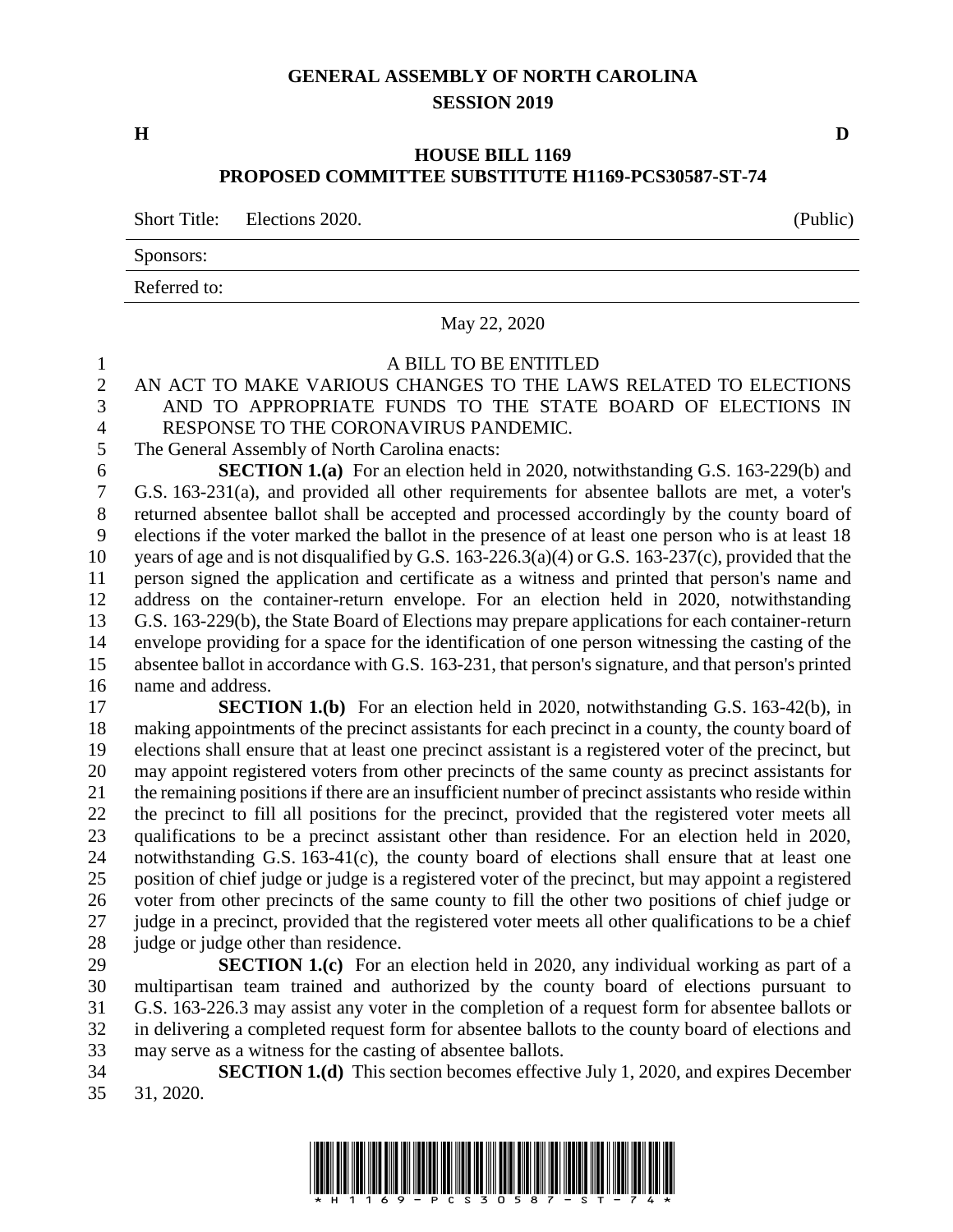## **General Assembly Of North Carolina Session 2019 Session 2019**

 **SECTION 2.(a)** For an election held in 2020, notwithstanding G.S. 163-230.2, a completed written request for absentee ballots may be delivered either in person or by mail, e-mail, or fax, to the county board of elections by the voter, the voter's near relative or verifiable legal guardian, or any individual working as part of a multipartisan team trained and authorized by the county board of elections pursuant to G.S. 163-226.3. A request for absentee ballots shall be valid if it is returned to the county board of elections through one of the following methods: (i) hand-delivered to the county board of elections by a person listed in G.S. 163-230.2(c), (ii) mailed to the county board by the United States Postal Service, or a designated delivery service authorized pursuant to 26 U.S.C. § 7502(f)(2), by a person listed in G.S. 163-230.2(c), or (iii) e-mailed or faxed to the county board of elections by a person listed in G.S. 163-230.2(c).

 **SECTION 2.(b)** The Department of Health and Human Services and the State Board of Elections shall develop a program to safely allow multipartisan teams to assist registered voters within hospital, clinic, nursing homes, assisted living or other congregate living situations in the 2020 elections during the COVID-19 pandemic in accordance with law, as amended by this act. Multipartisan teams, as used in this section, are those appointed and trained by the county board of elections in accordance with this act and G.S. 163-226.3 and implementing rules. No later than August 1, 2020, the Department and the State Board shall jointly submit a report to the Joint Legislative Oversight Committee on General Government, the Joint Legislative Elections Oversight Committee, and the Governor as to the details of the joint program.

**SECTION 2.(c)** G.S. 163-226.3 is amended by adding a new subsection to read:

 "(c) For the purposes of this section, a "multipartisan team" shall consist of at least two registered voters of the county. The two political parties having the highest number of affiliated voters in the State, as reflected by the registration statistics published by the State Board on January 1 of the current year, shall each be represented by at least one team member of the party's affiliation. If the team consists of more than two members, voters who are unaffiliated or affiliated with other political parties recognized by the State may be team members. If a county board of elections finds an insufficient number of voters available to meet this requirement, the county board of elections, upon a unanimous vote of all of its sworn members, may appoint an unaffiliated team member to serve instead of a team member representing one of the two political parties having the highest number of affiliated voters in the State."

 **SECTION 3.(a)** G.S. 163-229(b), as amended by S.L. 2019-239, reads as rewritten: "(b) Application on Container-Return Envelope. – In time for use not later than 60 days before a statewide general election in an even-numbered year, and not later than 50 days before a statewide primary, other general election or county bond election, the county board of elections shall print a sufficient number of envelopes in which persons casting absentee ballots may transmit their marked ballots to the county board of elections. However, in the case of municipal elections, sufficient container-return envelopes shall be made available no later than 30 days before an election. Each container-return envelope shall have printed on it an application which shall be designed and prescribed by the State Board, providing for all of the following:

 (1) The voter's certification of eligibility to vote the enclosed ballot and of having voted the enclosed ballot in accordance with this Part.

- (2) A space for identification of the envelope with the voter and the voter's signature.
- (3) A space for the identification of the two persons witnessing the casting of the absentee ballot in accordance with G.S. 163-231, those persons' signatures, and those persons' addresses.
- (4) A space for the name and address of any person who, as permitted under G.S. 163-226.3(a), assisted the voter if the voter is unable to complete and sign the certification and that individual's signature.
- (5) A space for approval by the county board of elections.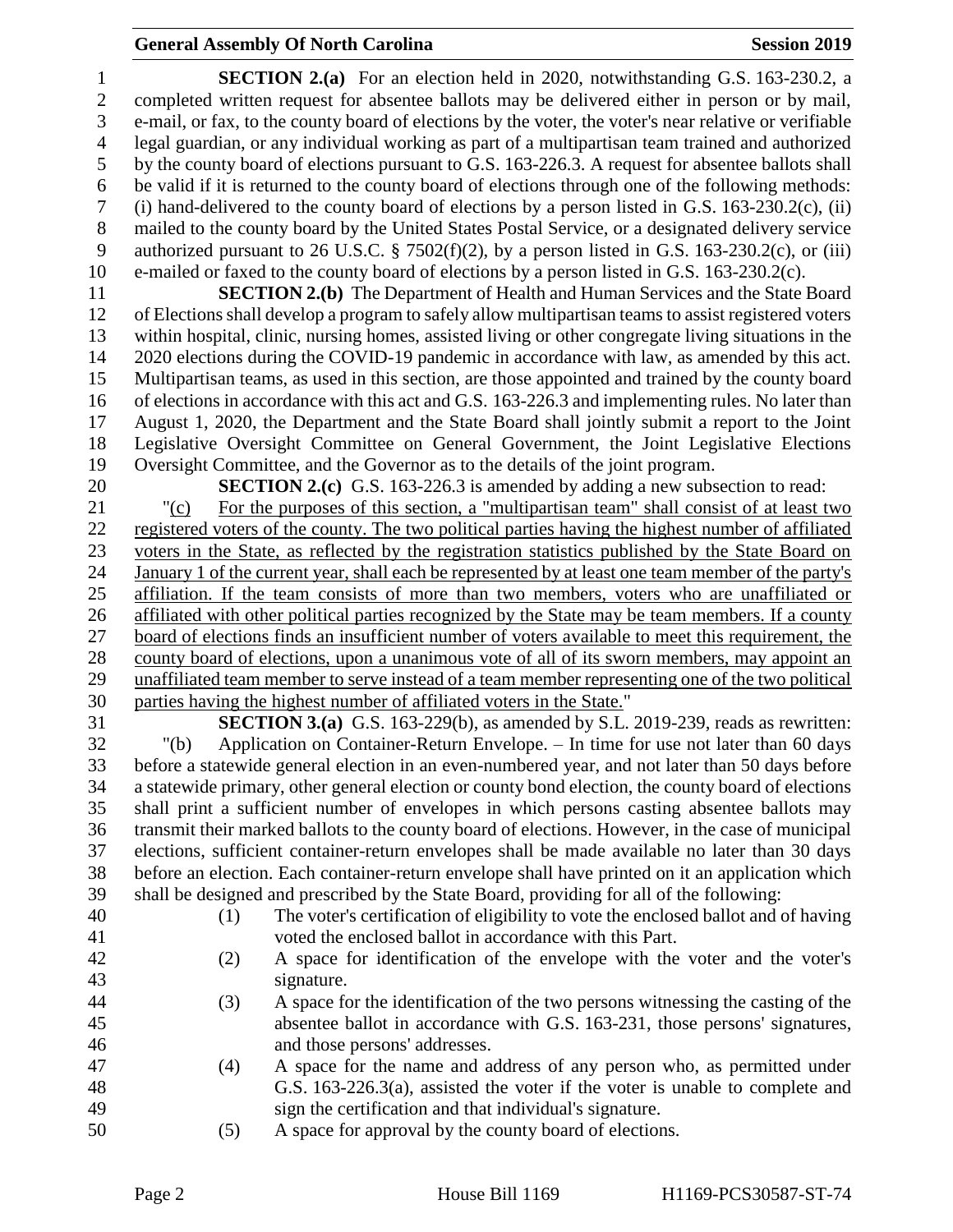|                             | <b>General Assembly Of North Carolina</b>                                                                                                                                                         | <b>Session 2019</b> |
|-----------------------------|---------------------------------------------------------------------------------------------------------------------------------------------------------------------------------------------------|---------------------|
| (6)                         | A space to allow reporting of a change of name as provided by<br>G.S. 163-82.16.                                                                                                                  |                     |
| (7)                         | A prominent display of the unlawful acts under G.S. 163-226.3 and<br>G.S. 163-275, except if there is not room on the envelope, the State Board                                                   |                     |
|                             | may provide for that disclosure to be made on a separate piece of paper to be                                                                                                                     |                     |
|                             | included along with the container-return envelope.                                                                                                                                                |                     |
| (8)                         | An area to attach additional documentation necessary to comply with the<br>identification requirements in accordance with State Board rules, as provided                                          |                     |
|                             | in G.S. 163-230.1.                                                                                                                                                                                |                     |
| (9)                         | A bar code or other unique identifier to allow both the county board of                                                                                                                           |                     |
|                             | elections and the voter to track the ballot following return of the voted ballot<br>to the county board of elections by the voter.                                                                |                     |
|                             | The container-return envelope shall be printed in accordance with the instructions of the State                                                                                                   |                     |
|                             | Board, which shall prohibit the display of the voter's party affiliation on the outside of the                                                                                                    |                     |
| container-return envelope." |                                                                                                                                                                                                   |                     |
|                             | <b>SECTION 3.(b)</b> This section becomes effective September 1, 2020, and applies to                                                                                                             |                     |
|                             | elections held on or after that date.                                                                                                                                                             |                     |
|                             | SECTION 4. G.S. 163-230.1(f), as amended by S.L. 2019-239, reads as rewritten:                                                                                                                    |                     |
| " $(f)$                     | Required Meeting of County Board of Elections. - During the period commencing on                                                                                                                  |                     |
|                             | the third-fifth Tuesday before an election, in which absentee ballots are authorized, the county                                                                                                  |                     |
|                             | board of elections shall hold one or more public meetings each Tuesday at 5:00 p.m. for the                                                                                                       |                     |
|                             | purpose of action on applications for absentee ballots. At these meetings, the county board of                                                                                                    |                     |
|                             | elections shall pass upon applications for absentee ballots.                                                                                                                                      |                     |
|                             | If the county board of elections changes the time of holding its meetings or provides for                                                                                                         |                     |
|                             | additional meetings in accordance with the terms of this subsection, notice of the change in hour<br>and notice of the schedule of additional meetings, if any, shall be published in a newspaper |                     |
|                             | circulated in the county at least 30 days prior to the election.                                                                                                                                  |                     |
|                             | At the time the county board of elections makes its decision on an application for absentee                                                                                                       |                     |
|                             | ballots, the board shall enter in the appropriate column in the register of absentee requests,                                                                                                    |                     |
|                             | applications, and ballots issued opposite the name of the applicant a notation of whether the                                                                                                     |                     |
|                             | applicant's application was "Approved" or "Disapproved".                                                                                                                                          |                     |
|                             | The decision of the board on the validity of an application for absentee ballots shall be final                                                                                                   |                     |
|                             | subject only to such review as may be necessary in the event of an election contest. The county                                                                                                   |                     |
|                             | board of elections shall constitute the proper official body to pass upon the validity of all                                                                                                     |                     |
|                             | applications for absentee ballots received in the county; this function shall not be performed by                                                                                                 |                     |
|                             | the chair or any other member of the board individually."                                                                                                                                         |                     |
|                             | <b>SECTION 5.</b> G.S. 163-230.2(a), as amended by S.L. 2019-239, reads as rewritten:                                                                                                             |                     |
| " $(a)$                     | Valid Types of Written Requests. $-$ A completed written request form for absentee                                                                                                                |                     |
|                             | ballots as required by G.S. 163-230.1 is valid only if it is on a form created by the State Board                                                                                                 |                     |
|                             | and signed by the voter requesting absentee ballots or that voter's near relative or verifiable legal                                                                                             |                     |
|                             | guardian. The State Board shall make the blank request form available at its offices, online, and                                                                                                 |                     |
|                             | in each county board of elections office, and that blank request form may be reproduced. A voter                                                                                                  |                     |
|                             | may call the State Board of Elections or a county board of elections office and request that the                                                                                                  |                     |
|                             | blank request form be sent to the voter by mail, e-mail, or fax. The request form created by the<br>State Board shall require at least the following information:                                 |                     |
| (1)                         | The name and address of the residence of the voter.                                                                                                                                               |                     |
| (2)                         | The name and address of the voter's near relative or verifiable legal guardian                                                                                                                    |                     |
|                             | if that individual is making the request.                                                                                                                                                         |                     |
| (3)                         | The address of the voter to which the application and absentee ballots are to                                                                                                                     |                     |
|                             | be mailed if different from the residence address of the voter.                                                                                                                                   |                     |
| (4)                         | One of the following:                                                                                                                                                                             |                     |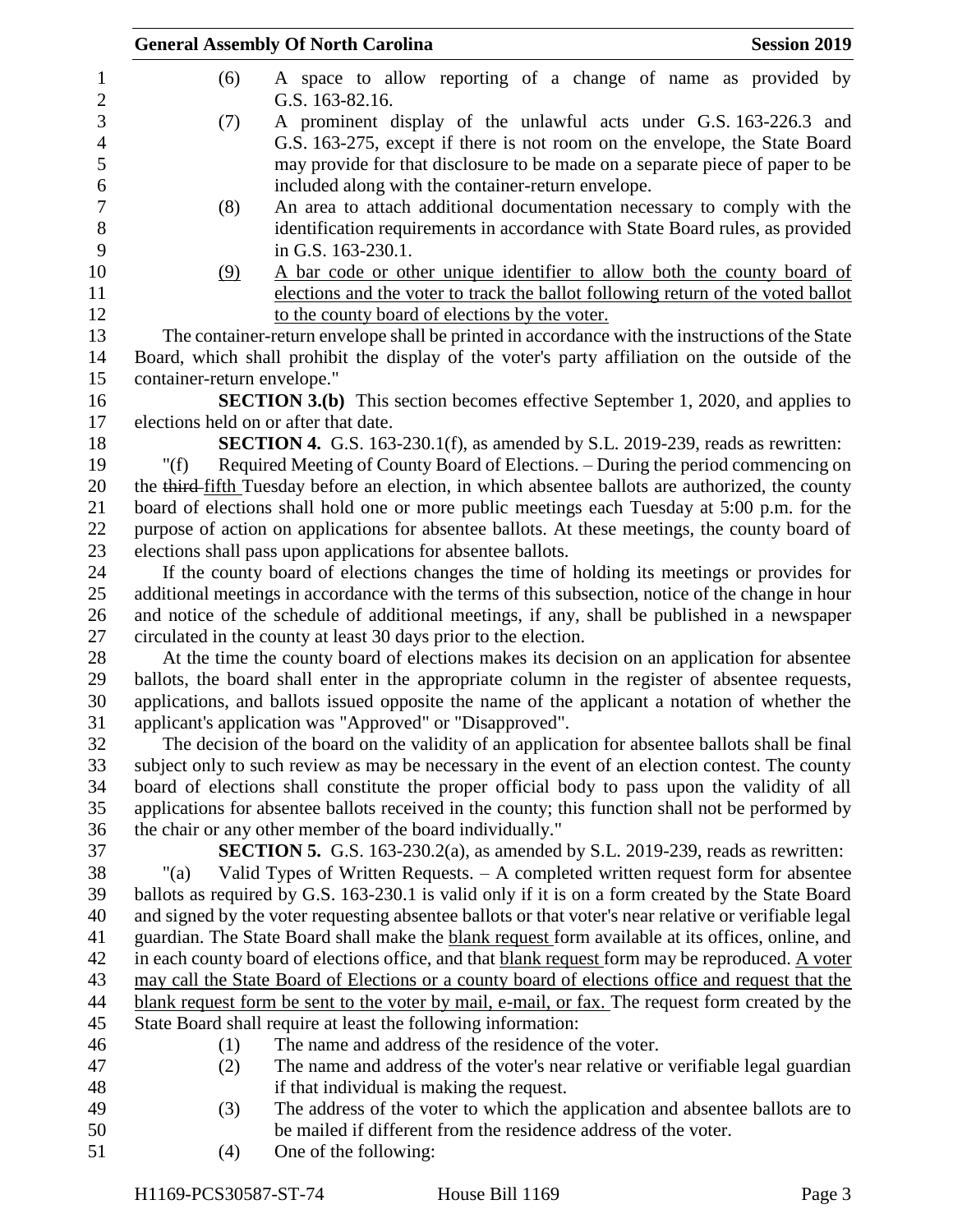|                                   | <b>General Assembly Of North Carolina</b> |                                                                                                                                                                                               | <b>Session 2019</b> |
|-----------------------------------|-------------------------------------------|-----------------------------------------------------------------------------------------------------------------------------------------------------------------------------------------------|---------------------|
| $\mathbf{1}$<br>$\mathbf{2}$<br>3 |                                           | The number of the applicant's North Carolina drivers license issued<br>a.<br>under Article 2 of Chapter 20 of the General Statutes, including a<br>learner's permit or a provisional license. |                     |
| $\overline{4}$<br>5               |                                           | The number of the applicant's special identification card for<br>$\mathbf b$ .<br>nonoperators issued under G.S. 20-37.7.                                                                     |                     |
| 6                                 |                                           | The last four digits of the applicant's social security number.<br>$\mathbf{c}$ .                                                                                                             |                     |
| $\overline{7}$                    | (5)                                       | The voter's date of birth.                                                                                                                                                                    |                     |
| 8                                 | (6)                                       | The signature of the voter or of the voter's near relative or verifiable legal                                                                                                                |                     |
| 9                                 |                                           | guardian if that individual is making the request.                                                                                                                                            |                     |
| 10                                | (7)                                       | A clear indicator of the date the election generating the request is to be held,                                                                                                              |                     |
| 11                                |                                           | except for annual calendar year requests in accordance with G.S. 163-226(b)."                                                                                                                 |                     |
| 12                                |                                           | <b>SECTION 6.</b> G.S. 163-27.1 is amended by adding a new subsection to read:                                                                                                                |                     |
| 13                                | " $(d)$                                   | Under no circumstances shall the Executive Director or the State Board of Elections                                                                                                           |                     |
| 14                                |                                           | have the authority to do any of the following:                                                                                                                                                |                     |
| 15<br>16                          | (1)                                       | Deliver absentee ballots to an eligible voter who did not submit a valid written<br>request form for absentee ballots as provided in G.S. 163-230.1 and                                       |                     |
| 17                                |                                           | G.S. 163-230.2.                                                                                                                                                                               |                     |
| 18<br>19                          | (2)                                       | Order an election to be conducted using all mail-in absentee ballots."<br><b>SECTION 7.(a)</b> Article 20 of Chapter 163 of the General Statutes is amended by                                |                     |
| 20                                |                                           | adding a new section to read:                                                                                                                                                                 |                     |
| 21                                |                                           | "§ 163-230.3. Online request for absentee ballots.                                                                                                                                            |                     |
| 22                                | (a)                                       | Notwithstanding G.S. 163-230.1 and G.S. 163-230.2, a qualified voter who is eligible                                                                                                          |                     |
| 23                                |                                           | to vote by absentee ballot under G.S. 163-226, or that voter's near relative or verifiable legal                                                                                              |                     |
| 24                                |                                           | guardian, may submit a request for absentee ballots online using the procedures set forth in this                                                                                             |                     |
| 25                                |                                           | section in lieu of the completed written request on a form established by the State Board. All                                                                                                |                     |
| 26                                |                                           | other provisions in G.S. 163-230.1 and G.S. 163-230.2 shall apply.                                                                                                                            |                     |
| 27                                | (b)                                       | The State Board shall establish a secure Internet Web site to permit individuals                                                                                                              |                     |
| 28                                |                                           | described in subsection (a) of this section to submit an online request for absentee ballots. The                                                                                             |                     |
| 29                                |                                           | Internet Web site must be able to track the IP address of anyone who accesses the Web site. The                                                                                               |                     |
| 30                                |                                           | Web site must require that the voter or the voter's near relative or verifiable legal guardian provide                                                                                        |                     |
| 31                                |                                           | all of the following information:                                                                                                                                                             |                     |
| 32                                | (1)                                       | All information required for a valid written request for absentee ballots in                                                                                                                  |                     |
| 33                                |                                           | G.S. 163-230.2.                                                                                                                                                                               |                     |
| 34                                | (2)                                       | An electronic signature, as defined in G.S. 66-312 of the Uniform Electronic                                                                                                                  |                     |
| 35                                |                                           | Transaction Act, of the voter, or the voter's near relative or verifiable legal                                                                                                               |                     |
| 36                                |                                           | guardian, if requesting on the voter's behalf.                                                                                                                                                |                     |
| 37                                | (c)                                       | Upon receipt of an online request for absentee ballots, the State Board shall submit                                                                                                          |                     |
| 38                                |                                           | the request to the county board of elections in which the voter resides. The county board of                                                                                                  |                     |
| 39                                |                                           | elections shall process the online request in the same manner as processing a completed written                                                                                               |                     |
| 40                                |                                           | request for absentee ballots submitted under G.S. 163-230.1."                                                                                                                                 |                     |
| 41                                |                                           | <b>SECTION 7.(b)</b> Notwithstanding Article 3 of Chapter 143 of the General Statutes,                                                                                                        |                     |
| 42                                |                                           | the State Board of Elections is not required to comply with initial purchase and contract                                                                                                     |                     |
| 43                                |                                           | requirements for establishing or securing the Internet Web site for online requests for absentee                                                                                              |                     |
| 44                                |                                           | ballots as required by subsection (a) of this section. This exemption expires December 31, 2020.                                                                                              |                     |
| 45                                |                                           | <b>SECTION 7.(c)</b> This section is effective when it becomes law. The State Board of                                                                                                        |                     |
| 46                                |                                           | Elections shall have the secure Internet Web site available to voters to submit an online request                                                                                             |                     |
| 47<br>48                          |                                           | for absentee ballots by September 1, 2020.<br><b>SECTION 8.(a)</b> G.S. 163-237 is amended by adding a new subsection to read:                                                                |                     |
| 49                                | " $(d7)$                                  | <u>Sending of Unrequested Absentee Ballot. – Any member serving on the State Board</u>                                                                                                        |                     |
| 50                                |                                           | or on any county board of elections, or any employee of the State Board or a county board of                                                                                                  |                     |
| 51                                |                                           | elections, who knowingly sends or delivers an absentee ballot to any person who has not                                                                                                       |                     |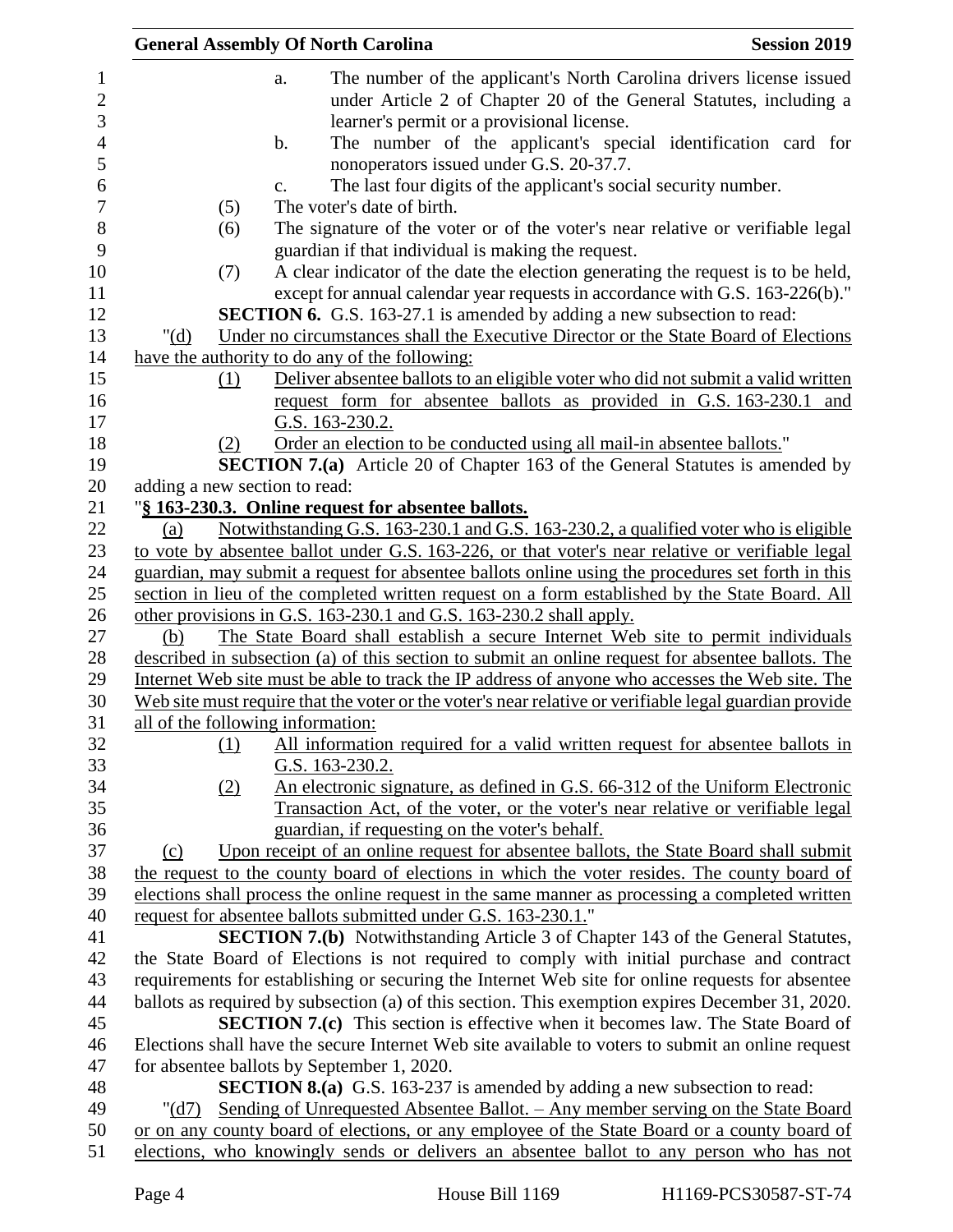|                |                                       | <b>General Assembly Of North Carolina</b>                                                                                                              | <b>Session 2019</b> |
|----------------|---------------------------------------|--------------------------------------------------------------------------------------------------------------------------------------------------------|---------------------|
| 1              |                                       | requested an absentee ballot in accordance with the requirements of Chapter 163 shall be guilty                                                        |                     |
| $\mathbf{2}$   | of a Class I felony."                 |                                                                                                                                                        |                     |
| 3              |                                       | <b>SECTION 8.(b)</b> This section becomes effective July 1, 2020, and applies to offenses                                                              |                     |
| $\overline{4}$ | committed on or after that date.      |                                                                                                                                                        |                     |
| 5              |                                       | <b>SECTION 9.</b> G.S. 20-37.7(d) reads as rewritten:                                                                                                  |                     |
| 6              | " $(d)$                               | Expiration and Fee. $- A$ special identification card issued to a person for the first time                                                            |                     |
| $\tau$         |                                       | under this section expires when a drivers license issued on the same day to that person would                                                          |                     |
| 8              |                                       | expire. A special identification card renewed under this section expires when a drivers license                                                        |                     |
| 9              |                                       | renewed by the card holder on the same day would expire. The Division shall offer renewal of a                                                         |                     |
| 10             |                                       | special identification card in person and online on the Division's Web site.                                                                           |                     |
| 11             | $\cdots$                              |                                                                                                                                                        |                     |
| 12             |                                       | <b>SECTION 10.</b> G.S. 163-166.16(a) reads as rewritten:                                                                                              |                     |
| 13             | " $(a)$                               | Photo Identification Required to Vote. – When a registered voter presents to vote in                                                                   |                     |
| 14             |                                       | person, the registered voter shall produce any of the following forms of identification that contain                                                   |                     |
| 15             | a photograph of the registered voter: |                                                                                                                                                        |                     |
| 16             |                                       |                                                                                                                                                        |                     |
| 17             | (2)                                   | Any of the following, regardless of whether the identification contains a                                                                              |                     |
| 18             |                                       | printed expiration or issuance date:                                                                                                                   |                     |
| 19             |                                       | A military identification card issued by the United States government.<br>a.                                                                           |                     |
| 20             |                                       | A Veterans Identification Card issued by the United States Department<br>$\mathbf b$ .                                                                 |                     |
| 21             |                                       | of Veterans Affairs for use at Veterans Administration medical                                                                                         |                     |
| 22             |                                       | facilities.                                                                                                                                            |                     |
| 23             |                                       | A tribal enrollment card issued by a State or federal recognized tribe.<br>c.                                                                          |                     |
| 24             |                                       | An identification card issued by a department, agency, or entity of the<br><u>d.</u>                                                                   |                     |
| 25             |                                       | United States government or this State for a government program of                                                                                     |                     |
| 26             |                                       | public assistance.                                                                                                                                     |                     |
| 27             |                                       |                                                                                                                                                        |                     |
| 28             |                                       | <b>SECTION 11.1.(a)</b> There is appropriated the sum of ten million nine hundred                                                                      |                     |
| 29             |                                       | eighty-seven thousand two hundred ninety-five dollars (\$10,987,295) in federal Coronavirus Aid,                                                       |                     |
| 30             |                                       | Relief, and Economic Security (CARES) Act, P.L. 116-136, funds and the sum of two million                                                              |                     |
| 31             |                                       | one hundred twenty thousand four hundred ninety-seven dollars (\$2,120,497) as the required                                                            |                     |
| 32             |                                       | match from the State General Fund to the State Board of Elections, Budget Code 28025, for the                                                          |                     |
| 33             |                                       | 2020-2021 fiscal year to prevent, prepare for, and respond to the coronavirus pandemic during                                                          |                     |
| 34             |                                       | the 2020 federal election cycle. Of the funds appropriated under this section, the State Board of                                                      |                     |
| 35             |                                       | Elections shall use four hundred twenty-four thousand dollars (\$424,000) to establish an online                                                       |                     |
| 36             | portal for absentee ballot requests.  |                                                                                                                                                        |                     |
| 37             |                                       | <b>SECTION 11.1.(b)</b> The State Board of Elections shall allocate the remaining funds                                                                |                     |
| 38             |                                       | appropriated under subsection (a) of this section to counties for county boards of elections as                                                        |                     |
| 39             | follows:                              |                                                                                                                                                        |                     |
| 40             | (1)                                   | A base allocation of \$30,000 to tier one counties.                                                                                                    |                     |
| 41             | (2)                                   | A base allocation of \$25,000 to tier two counties.                                                                                                    |                     |
| 42             | (3)                                   | A base allocation of \$20,000 to tier three counties.                                                                                                  |                     |
| 43             | (4)                                   | \$400,000 to be allocated on a per registered voter basis for counties in which                                                                        |                     |
| 44             |                                       | 2020 second primary elections were conducted after March 10, 2020.                                                                                     |                     |
| 45             | (5)                                   | \$6,000,000 for early one-stop voting-related expenses to counties based on                                                                            |                     |
| 46             |                                       | the number of registered voters as of May 8, 2020, on a per registered voter                                                                           |                     |
| 47<br>48       |                                       | basis, that adopt uniform early one-stop voting plans in accordance with<br>G.S. 163-227.6, including satellite location operations with weekday hours |                     |
| 49             |                                       | from 8:00 A.M. to 7:30 P.M. If no satellite voting locations are available, the                                                                        |                     |
| 50             |                                       | funds may be used to support early one-stop voting operations at county                                                                                |                     |
| 51             |                                       | boards of elections or alternate sites as follows:                                                                                                     |                     |
|                |                                       |                                                                                                                                                        |                     |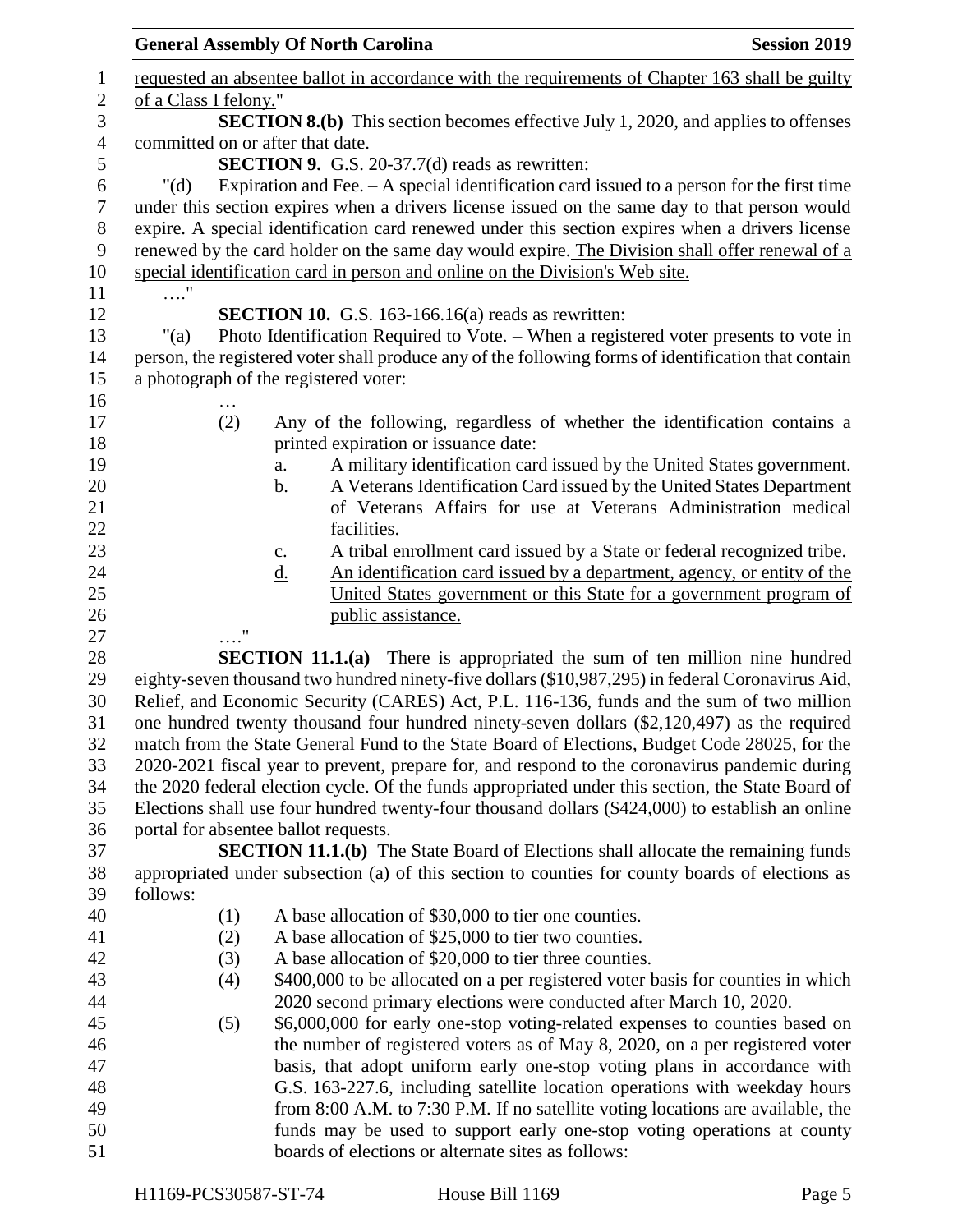|                       |                                    | <b>General Assembly Of North Carolina</b>                                                                                                                                                       | <b>Session 2019</b> |
|-----------------------|------------------------------------|-------------------------------------------------------------------------------------------------------------------------------------------------------------------------------------------------|---------------------|
| $\mathbf{1}$          |                                    | $$2,000,000$ to tier one counties.<br>a.                                                                                                                                                        |                     |
| $\sqrt{2}$            |                                    | \$2,000,000 to tier two counties.<br>$\mathbf b$ .                                                                                                                                              |                     |
| 3                     |                                    | \$2,000,000 to tier three counties.<br>$\mathbf{c}$ .                                                                                                                                           |                     |
| $\overline{4}$        |                                    | For purposes of this section, tier one, tier two, and tier three counties shall have the same                                                                                                   |                     |
| 5                     |                                    | designations as those established by the N.C. Department of Commerce's 2020 County Tier                                                                                                         |                     |
| 6                     |                                    | Designations pursuant to G.S. 143B-437.08.                                                                                                                                                      |                     |
| $\boldsymbol{7}$<br>8 |                                    | <b>SECTION 11.1.(c)</b> After funding the required allocations under subsections (a) and<br>(b) of this section, the State Board of Elections shall allocate any remaining funds to counties on |                     |
| 9                     |                                    | a per registered voter basis for expenses eligible under the CARES Act.                                                                                                                         |                     |
| 10                    |                                    | <b>SECTION 11.1.(d)</b> Base allocations to county boards of elections under subdivisions                                                                                                       |                     |
| 11                    |                                    | $(b)(1)$ through $(b)(3)$ of this section shall be used to address the coronavirus pandemic, including,                                                                                         |                     |
| 12                    | but not limited to, the following: |                                                                                                                                                                                                 |                     |
| 13                    | (1)                                | Providing for increased postage costs for mail-in absentee ballots sent out by                                                                                                                  |                     |
| 14                    |                                    | the county board of elections.                                                                                                                                                                  |                     |
| 15                    | (2)                                | Ensuring an adequate number of poll workers by (i) use of advertising or                                                                                                                        |                     |
| 16<br>17              |                                    | public awareness campaigns or (ii) offering incentive compensation and other<br>pay increases.                                                                                                  |                     |
| 18                    | (3)                                | Recruiting members and promoting the use of multipartisan assistance teams.                                                                                                                     |                     |
| 19                    |                                    | <b>SECTION 11.1.(e)</b> Funds appropriated under this section shall be used in accordance                                                                                                       |                     |
| 20                    |                                    | with this section and the requirements and limitations set forth in the federal CARES Act.                                                                                                      |                     |
| 21                    |                                    | <b>SECTION 11.1.(f)</b> As used in this section, a registered voter is a voter registered in                                                                                                    |                     |
| 22                    |                                    | accordance with Article 7A of Chapter 163 of the General Statutes as of May 8, 2020.                                                                                                            |                     |
| 23                    |                                    | <b>SECTION 11.2.(a)</b> There is appropriated the sum of eleven million six hundred                                                                                                             |                     |
| 24                    |                                    | seventy-seven thousand four hundred forty-one dollars (\$11,677,441) from federal Help America                                                                                                  |                     |
| 25                    |                                    | Vote Act (HAVA) funds and the sum of two million three hundred thirty-five thousand four                                                                                                        |                     |
| 26                    |                                    | hundred eighty-eight dollars (\$2,335,488) as the required match from the State General Fund to                                                                                                 |                     |
| 27                    |                                    | the State Board of Elections, Budget Code 28025, for the 2020-2021 fiscal year. There is created                                                                                                |                     |
| 28                    |                                    | within Budget Code 28025 a new fund code to be titled "County Reimbursement Account" to                                                                                                         |                     |
| 29                    |                                    | reimburse counties for eligible HAVA expenses. The State Board of Elections shall ensure timely                                                                                                 |                     |
| 30<br>31              |                                    | reimbursement to counties for election costs related to eligible HAVA expenses. In reimbursing                                                                                                  |                     |
| 32                    |                                    | the counties, no county shall receive more than two hundred fifty thousand dollars (\$250,000) in                                                                                               |                     |
| 33                    |                                    | reimbursement for eligible HAVA expenses, and each county shall be entitled to ten thousand<br>dollars (\$10,000) in reimbursements for eligible HAVA expenses. As a condition of receiving     |                     |
| 34                    |                                    | reimbursement under this subsection, the State Board of Elections shall require counties to certify                                                                                             |                     |
| 35                    |                                    | that HAVA funds will not be used to supplant county funds. The State Board of Elections may                                                                                                     |                     |
| 36                    |                                    | make bulk purchases from the "County Reimbursement Account" for items on the counties'                                                                                                          |                     |
| 37                    | collective behalf.                 |                                                                                                                                                                                                 |                     |
| 38                    |                                    | <b>SECTION 11.2.(b)</b> The State Board of Elections may use a portion of the funds                                                                                                             |                     |
| 39                    |                                    | appropriated under subsection (a) of this section as follows:                                                                                                                                   |                     |
| 40                    | (1)                                | \$138,000 to acquire a more secure system for the delivery and return of                                                                                                                        |                     |
| 41                    |                                    | uniformed and overseas citizen absentee ballots.                                                                                                                                                |                     |
| 42                    | (2)                                | \$868,000 to fund security improvements at the State Board of Elections.                                                                                                                        |                     |
| 43                    | (3)                                | \$100,000 to assemble Attack Response Kits to be deployed to county boards                                                                                                                      |                     |
| 44                    |                                    | of elections, as needed, for continuity of operations following cyber attacks.                                                                                                                  |                     |
| 45                    | (4)                                | \$300,000 for bar code scanners used in polling locations statewide to ensure                                                                                                                   |                     |
| 46                    |                                    | accurate ballot style distribution during elections.                                                                                                                                            |                     |
| 47                    | (5)                                | \$629,000 to purchase multiple high-speed ballot tabulators to be deployed to                                                                                                                   |                     |
| 48                    |                                    | county boards of elections, as needed, for disaster recovery or continuity of                                                                                                                   |                     |
| 49                    |                                    | operations.                                                                                                                                                                                     |                     |
| 50                    | (6)                                | \$605,000 to invest in increased ballot-on-demand capacity for county boards                                                                                                                    |                     |
| 51                    |                                    | of elections for disaster recovery or continuity of operations.                                                                                                                                 |                     |